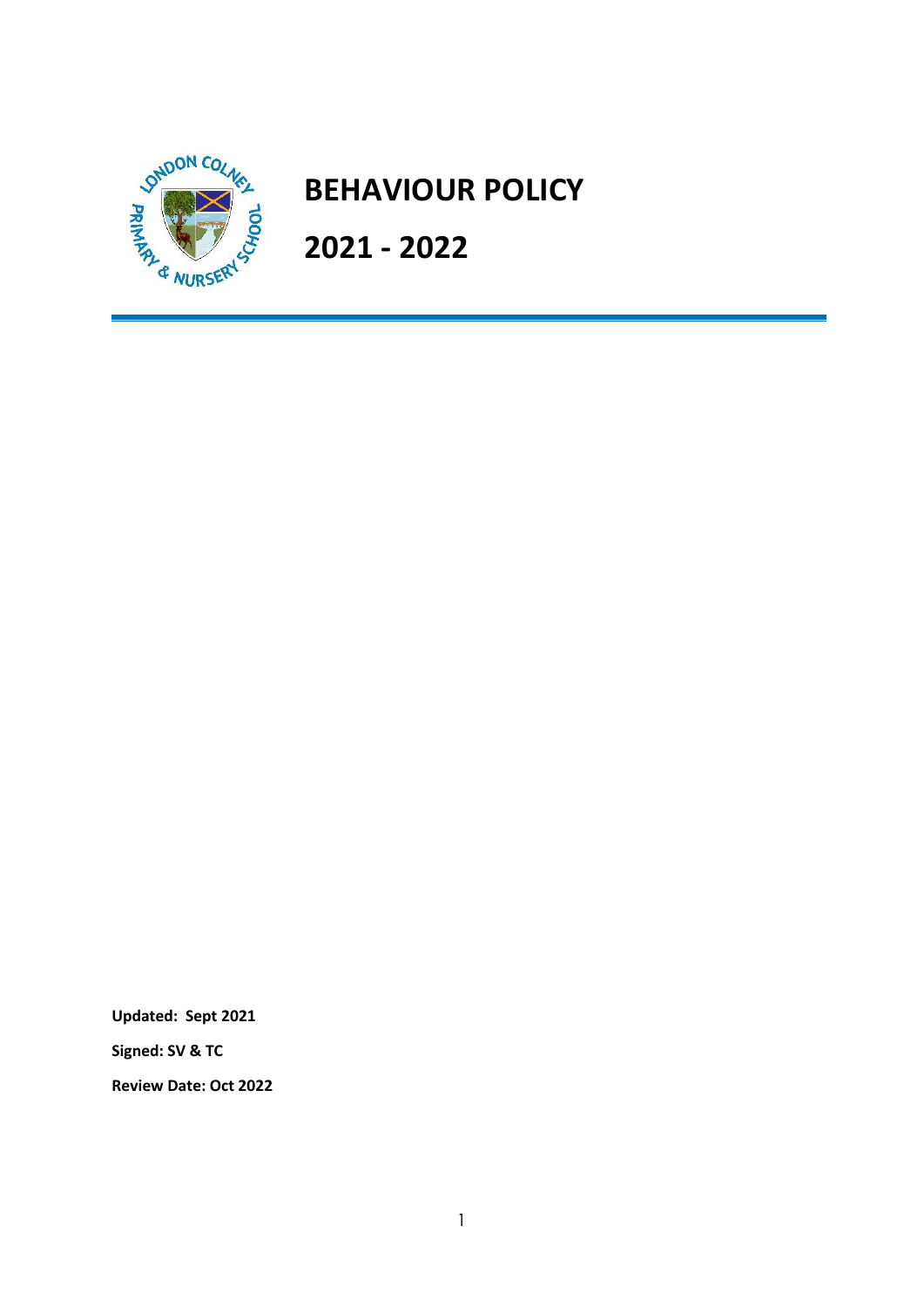# **Ethos Statement**

London Colney School offers a positive, safe learning environment for its community, in which everyone has equal and individual recognition and respect. We celebrate success and are committed to the continuous improvement and fulfilment of potential in every child. We encourage increasing independence and self-discipline amongst the pupils. Everyone within the school has an important role to play in sharing responsibility for the development of positive behaviour and attitudes.

| Sarah Joyce               | Date |  |
|---------------------------|------|--|
| Headteacher               |      |  |
|                           |      |  |
|                           |      |  |
| <b>Theresa Clements</b>   | Date |  |
| <b>Chair of Governors</b> |      |  |

# **Behaviour Policy Principles**

At London Colney Primary and Nursery School, everyone is expected to maintain the highest standards of personal conduct, to accept responsibility for their behaviour and encourage others to do the same. The named Behaviour Lead in the school is **Alison Baskerville**. The Behaviour Lead and Senior Leadership Team have responsibility for the content of this policy.

Our school values are **Kindness, Respect, Bravery, Equality, Curiosity and Ambition.** With these in mind, we are committed to creating an environment where exemplary behaviour is at the heart of productive learning.

We aim to:

- Provide a safe, comfortable and caring environment where optimum learning take place
- Provide clear guidance for children, staff and parents of expected levels of behaviour
- Use a consistent and calm approach
- Ensure all adults take responsibility for managing behaviour and follow-up incidents personally
- Ensure all adults use consistent language to promote positive behaviour and use restorative approaches to manage behaviour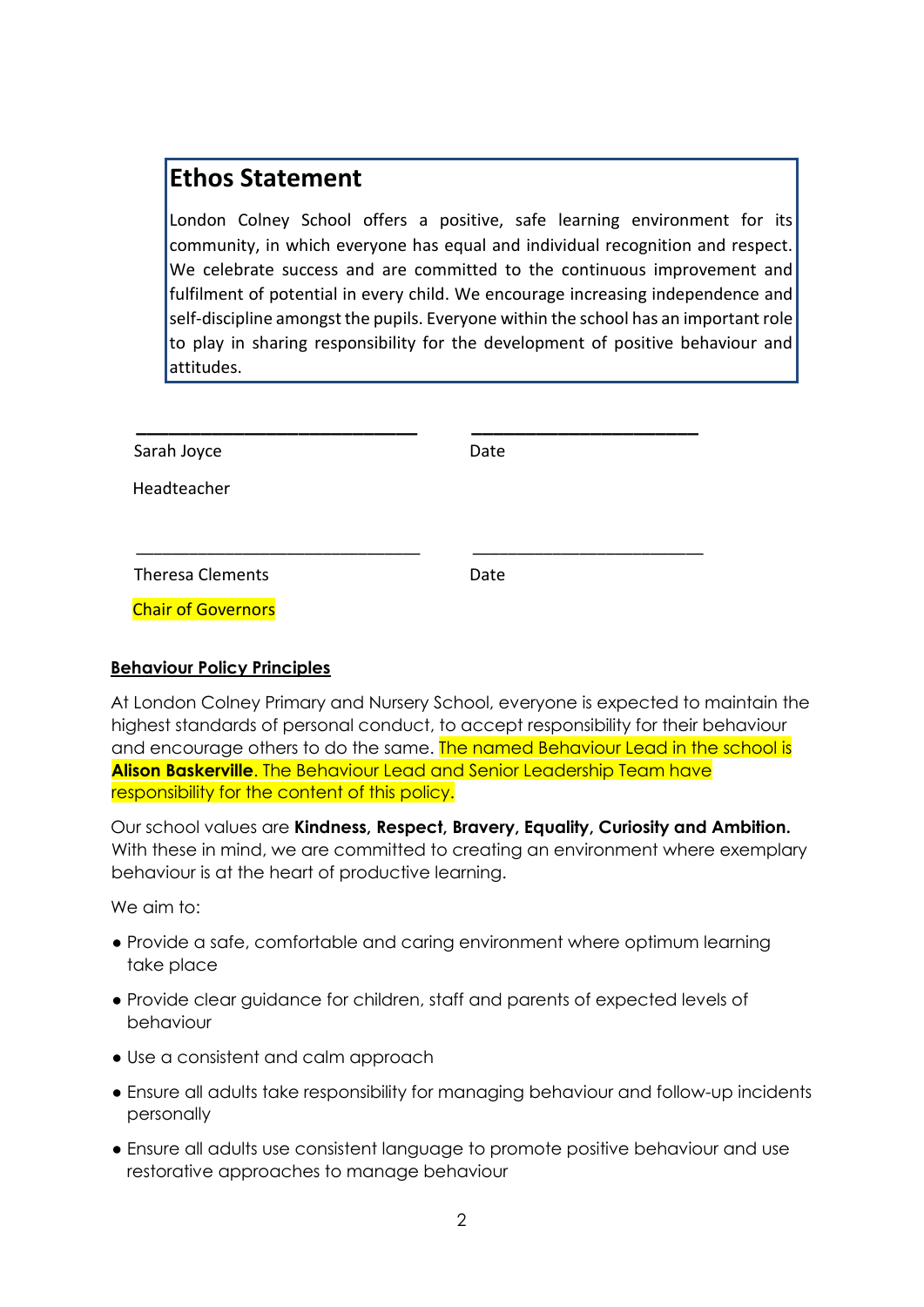Purpose of the behaviour policy:

To provide simple, practical procedures for staff, children that:

- Foster the belief that all children can succeed with the right support and choices
- Encourage children to recognise that they can and should make 'good' choices
- Recognise individual behavioural norms and respond appropriately
- Promote self-esteem and self-discipline
- Teach appropriate behaviour through positive intervention

# **All staff will:**

- Smile and be welcoming to all children
- Be at the front of the classroom, at the start of the day
- Be in the classroom, ready for each session
- Always pick up on children who are failing to meet expectations
- Always redirect children by referring to our school values
	- Record behaviour incidents on CPOMS

# **The Head teacher and the Senior Leadership Team will:**

- Be a visible presence around the school
- Regularly celebrate staff and children whose efforts go above and beyond expectations
- Encourage use of positive praise, phone calls/texts/notes home/certificates/stickers
- Ensure staff training needs are identified and met
- Use behaviour records on CPOMS
- Support teachers in managing children with more complex or challenging behaviours
- Meet with parents to discuss any behaviour concerns when appropriate

# **All pupils will:**

- Be Respectful
- Be Ready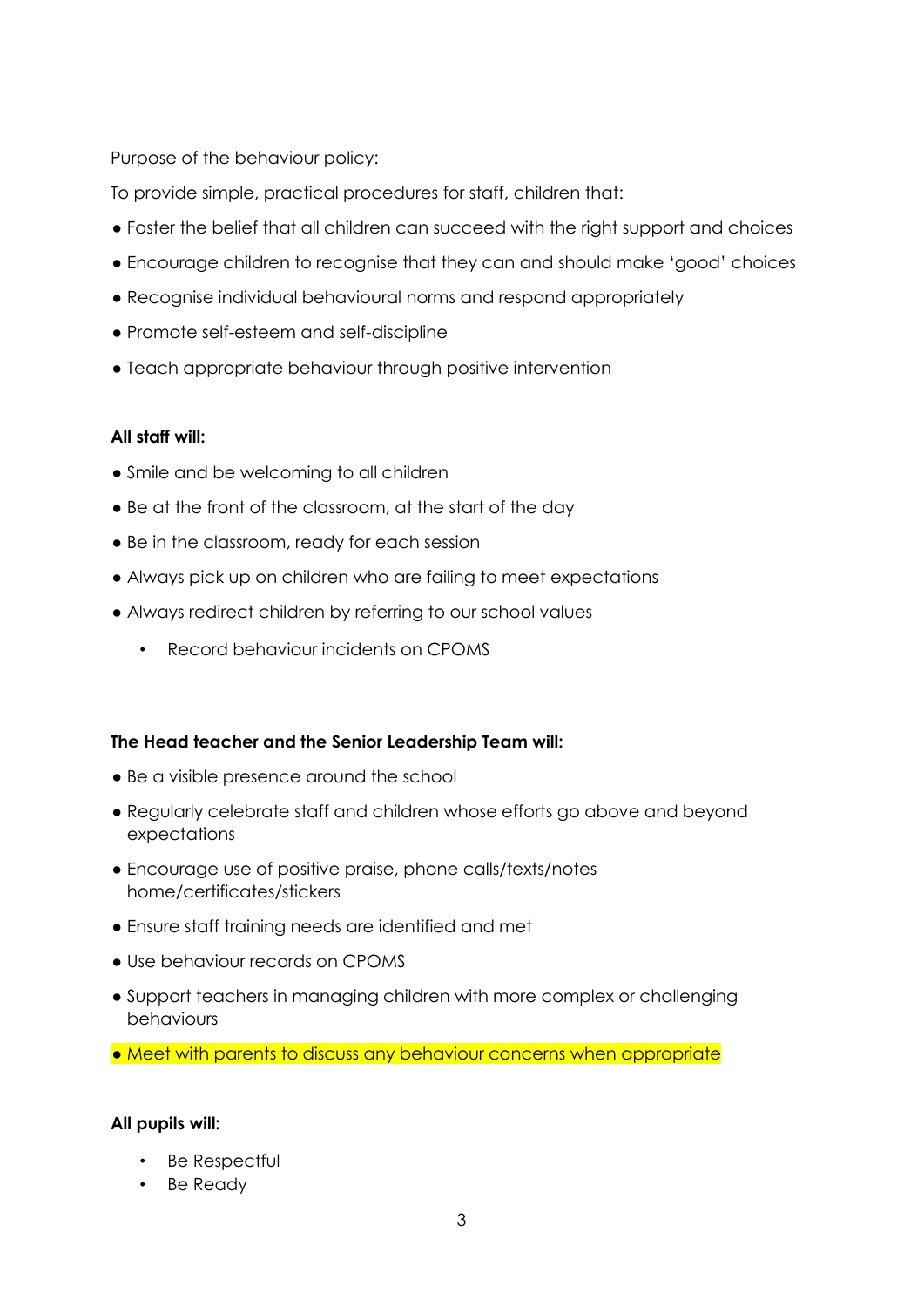• Be Safe

# **Members of staff who manage behaviour well:**

- Deliberately and persistently catch children doing the right thing and praise them in front of others
- Know their classes well but also develop positive relationships with all children
- Relentlessly work to build mutual respect
- Remain calm and keep their emotion for when it is most appreciated by children Demonstrate unconditional care and compassion

# **Children want teachers to:**

- Give them a 'fresh start' every lesson
- Help them learn and feel confident
- Be just and fair
- Have a sense of humour

# **Adult strategies to develop excellent behaviour**

These guidelines are based on the principle that all students and adults at London Colney Primary and Nursery School should be valued equally, respect the needs of others and promote a positive climate for learning. *Everyone is asked to be "ready, respectful and safe*".

This outline of good practice is the way to good order; it can help you professionally as well as creating an atmosphere in which effective teaching and learning can take place. Good behaviour depends above all on establishing appropriate relationships with students and young people.

Staff must take the initiative to establish relationships and if we act in a consistent and positive way, so will the vast majority of students.

We will:

**IDENITIFY** the behaviour we expect

Explicitly **TEACH** behaviour

**MODEL** the behaviour we expect

**PRACTISE** behaviour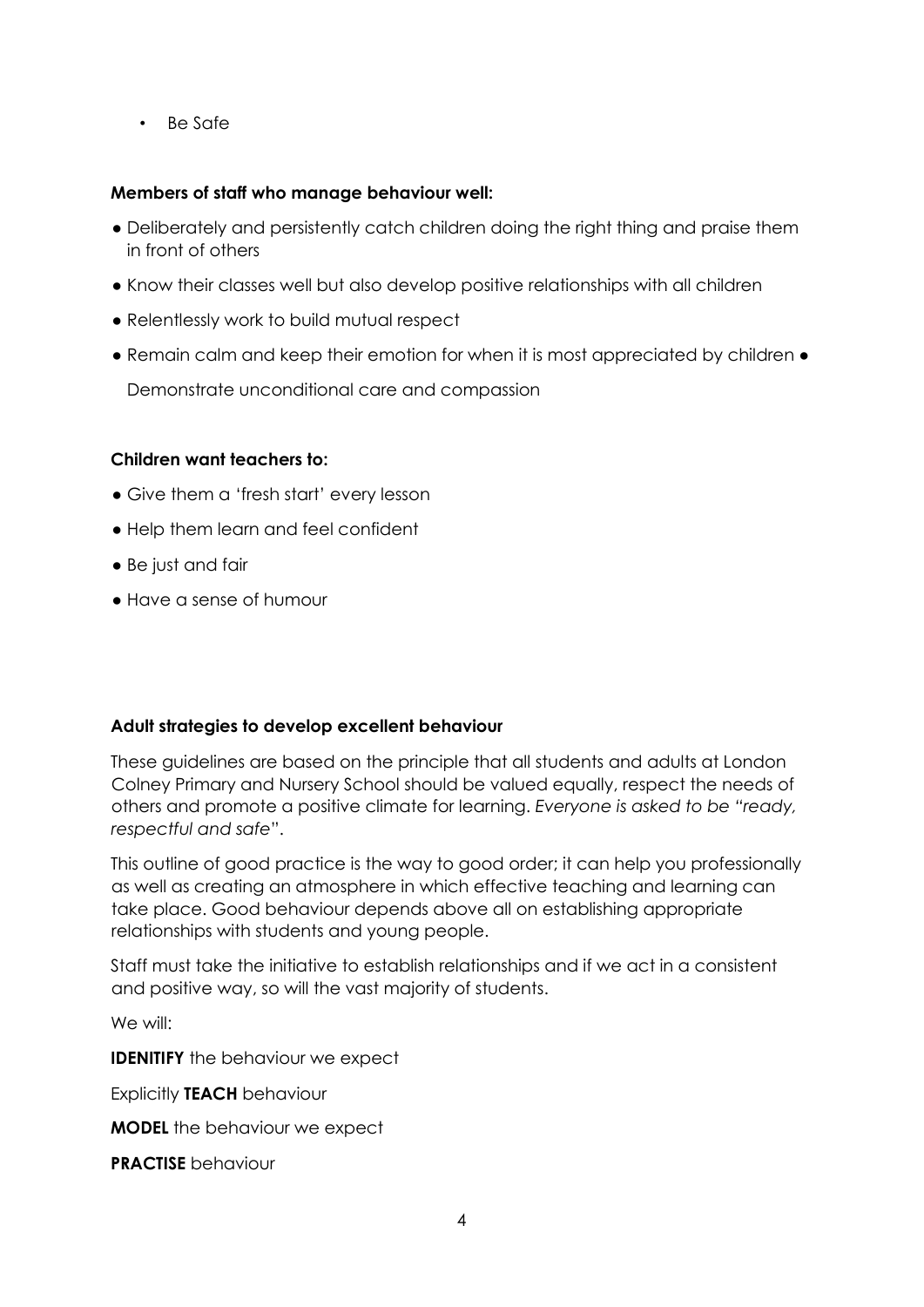**NOTICE** excellent behaviour (the 'over and above' behaviour)

**CREATE** conditions for excellent behaviour

#### **Language around Behaviour**

A common and consistent use of language around behaviour is essential in creating clear boundaries to learn how to behave.

Phrases such as 'kicked off' or 'screaming fit' are unhelpful in these instances and we should remain professional and calm at all times.

Conversations should follow a script and behaviours should be discussed as the behaviours they are, and not be personal to the child.

Conversations around behaviour should be conducted, in the first instance, by the staff member taking the class/ group.

#### **Behaviour for Learning**

We recognise that clear structure of predictable outcomes have the best impact on behaviour. Our policy is based on the work of Paul Dix and his book 'When the adults change, everything changes'.

Good behaviour is recognised sincerely rather than just rewarded. Children are praised publicly and reminded in private.

*''When people talk about behaviour, they obsessively search for the instant solution. Some peddle magic dust or 'behaviour systems' that glisten yet quickly fade. Others relentlessly scream for a bigger stick to beat children down with. Both extremes harbour an irresistible idea that there is a short cut to changing behaviour. They sell the lie that you can provoke sustained behavioural change in others without doing much hard work yourself. The truth is that there is no alternative to the hard work: building relationships with those who would rather not, resetting expectations with those who trample them, being relentlessly positive and sustaining a poker face when confronted with challenging behaviour.''*

*Paul Dix* 

# **Visible Consistencies**

- Daily meet and greet on time at 8.45am for 'Soft Start' breakfast time.
- Persistently catching children doing the right thing
- Picking up on children who are failing to meet expectations
- Accompanying children to the playground at the end of every day on time
- Praising in public
- Reminding in private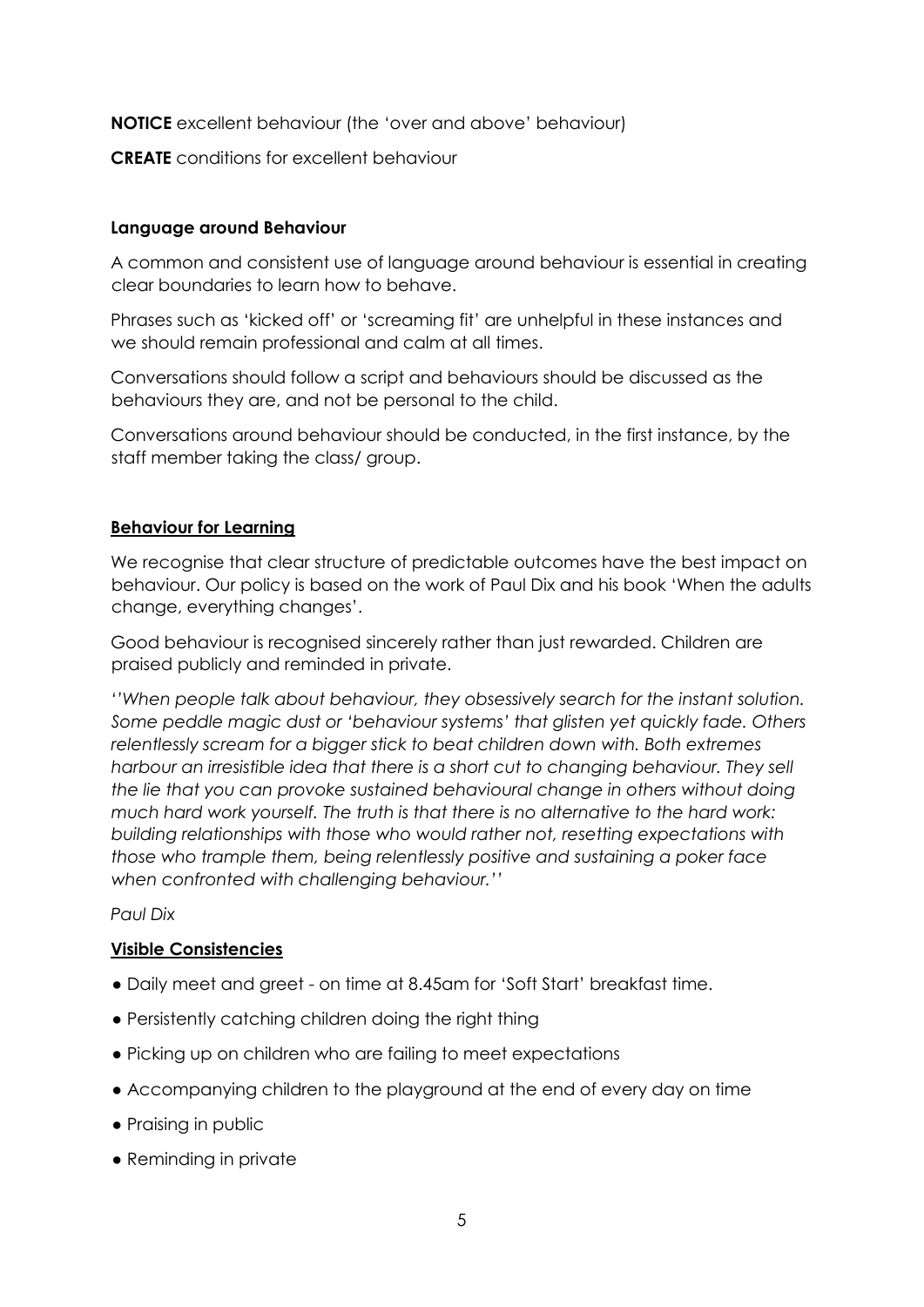● Consistent language

# **Recognition Board**

Every classroom has a recognition board which celebrates positive learning attitudes, choices and behaviour. This board is a prominent position in the classroom. The recognition board focuses on a specific learning attitude, behaviour or expectation which is relevant to that class at the time and which is explicitly taught to the class with good examples highlighted.

When a child demonstrates the specified learning attitude/behaviour/expectation, their name is added to the board. Their name remains on the board and cannot be removed – this achievement cannot be undone by other negative behaviours.

Each class works collaboratively and supportively to achieve the aim of everyone having their name on the board. The boards will be refreshed depending on the needs of the class.

# **Over and Above Recognition**

- Recognition boards short term (daily) & frequent
- Verbal praise short term (daily) & frequent
- Stickers short / long term
	- **D** Caught you being Kind slips
- Show work to another adults short / long term
- SLT praise short / long term
- Bronze, Silver and Gold Award Certificates Teachers to award two children weekly
- Notes home
- Class Rewards long term. E.g. Marble jar
- Phone call/text home long term
- Half Term Hot Chocolate with SLT (teachers nominate one child per class)

# **BEHAVIOUR PATHWAY**

- Reminder o > Warning o > Time Out o
- > Follow up / reparative conversation

It could be that staff would like a senior member of staff to be part of the followup/reparative conversation.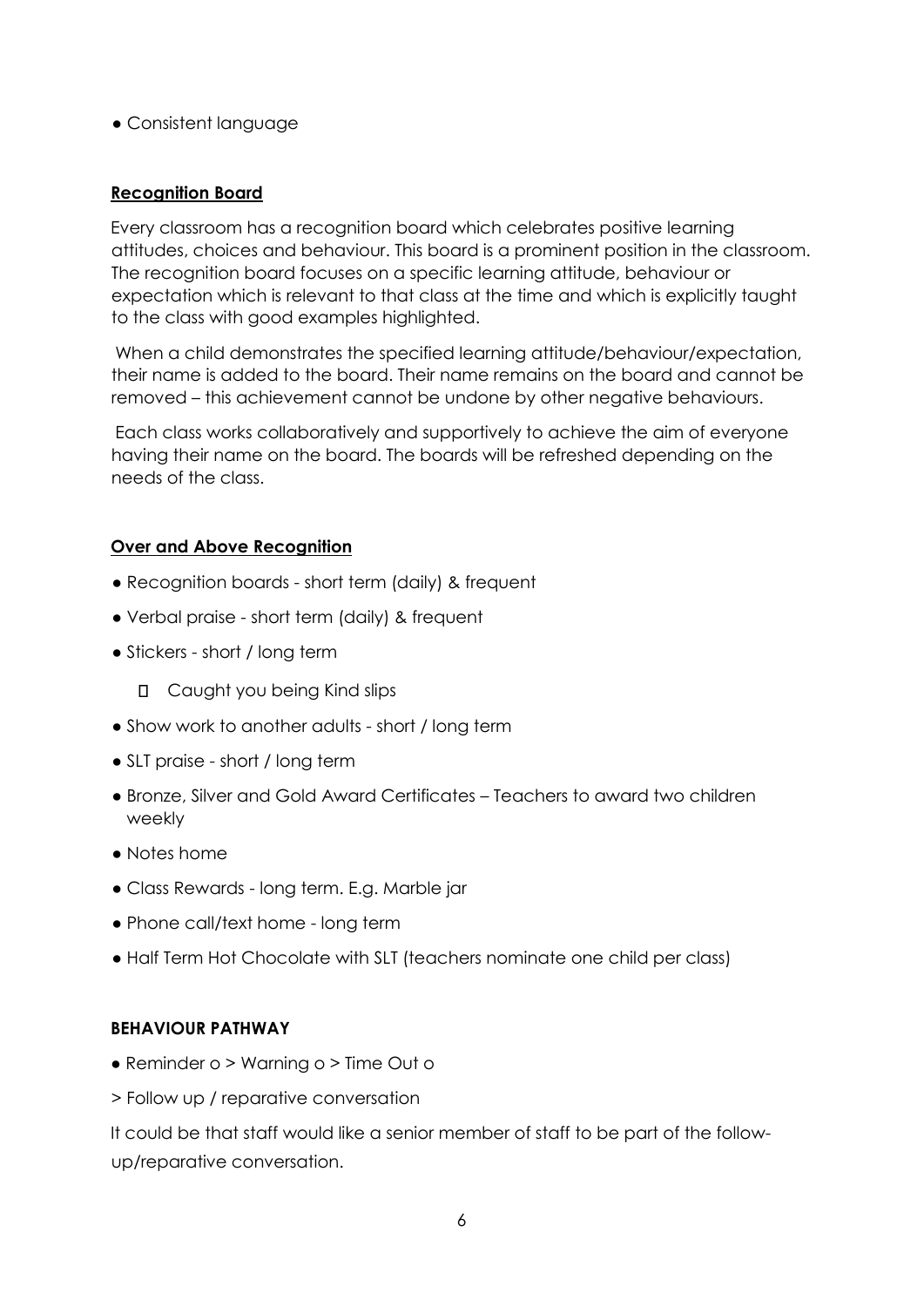- Parents phoned
- Parents called to school
- Exclusion

A range of pupil support systems are used to support behaviour needs within the school. These include: Reasonable adjustments made to provision, Pastoral Support Plans, Risk Assessment Management Plans, advice from Local Behaviour Cluster Meetings, referrals to Behaviour Support Outreach (Links Academy), adapted provision in line with the school Nurture Policy.

| 1.<br><b>REMINDER</b> | Stepped Boundaries Gentle Approach, use child's name, child<br>level, eye contact, deliver message                                                                                                                                     |
|-----------------------|----------------------------------------------------------------------------------------------------------------------------------------------------------------------------------------------------------------------------------------|
|                       | I noticed you chose to  (noticed behaviour)<br>This is a REMINDER that we need to (be kind / part of a community)<br>You now have the chance to make a better choice<br>Thank you for listening                                        |
|                       | Example<br>"I notice that you're running. You are breaking our school value of<br>being considerate to those in our community. Please walk.<br>Thank you for listening."<br>"You're running. That's not safe. Please walk. Thank you." |
| 2.<br><b>WARNING</b>  | I noticed you chose to  (noticed behaviour) This<br>is the second time I have spoken to you.<br>You need to speak to me for two minutes after the lesson.<br>If you choose to break the rules again you will leave me no               |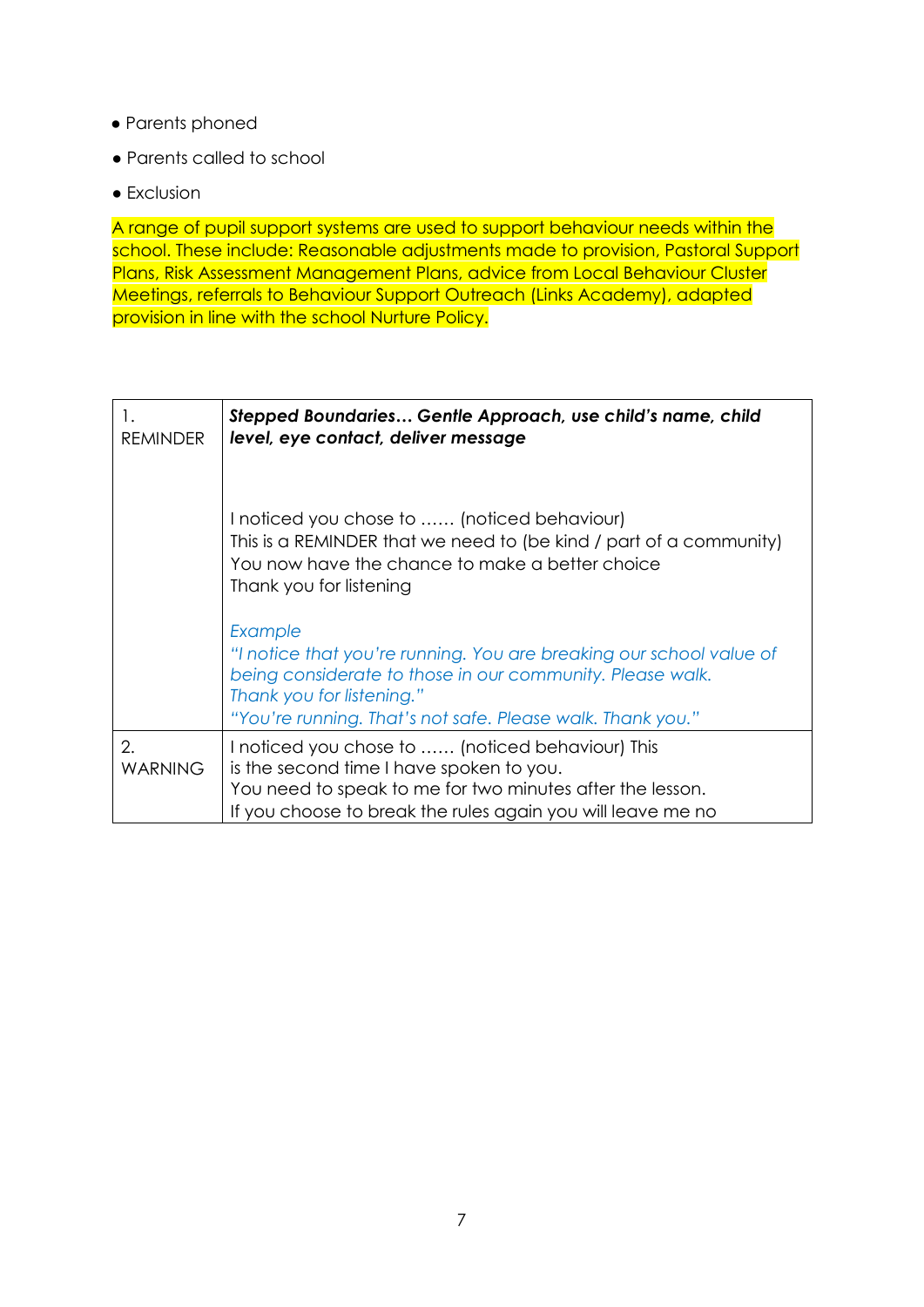|                       | choice but to ask you to, (work at another table/work in another<br>classroom / go to the quiet area etc ) (Learner's name),<br>do you remember when                                                                                                                                  |
|-----------------------|---------------------------------------------------------------------------------------------------------------------------------------------------------------------------------------------------------------------------------------------------------------------------------------|
|                       | (model of previous good behaviour)?<br>That is the behaviour I expect from you. Think carefully. I know<br>that you can make good choices. Thank you for listening /<br>I'm glad we had this conversation                                                                             |
|                       | Example<br>"I have noticed you are not ready to do your work. You are ignoring<br>the school value of being responsible.<br>Do you remember that yesterday you started your work straight<br>away and got it finished? That is what I need to see today.<br>Thank you for listening." |
|                       | "You're not ready / not doing your work. That's not what we do<br>here.<br>. Do you remember how you got it done and finished<br>yesterday? That is what I need to see today. Thank you."                                                                                             |
| 3.<br><b>TIME OUT</b> | I noticed you chose to  (noticed behaviour)<br>You need to(Go to quiet area / Go to sit with other class<br>/ Go to another table etc)<br>Playground: You need to (Stand by other staff<br>member/ me / Sit on the picnic bench)<br>I will speak to you in two minutes                |
|                       | Example<br>"I have noticed you chose to use rude words. You are<br>breaking the school value of being kind and respectful to our<br>community. You have now chosen to go and sit in the quiet<br>area. I will come and speak to you in two minutes. Thank you<br>for listening."      |
|                       |                                                                                                                                                                                                                                                                                       |
|                       | "You've used rude words. You aren't being kind and<br>respectful. You've chosen to go and sit in the quiet area. I will<br>come and speak to you in two minutes. Thank you."                                                                                                          |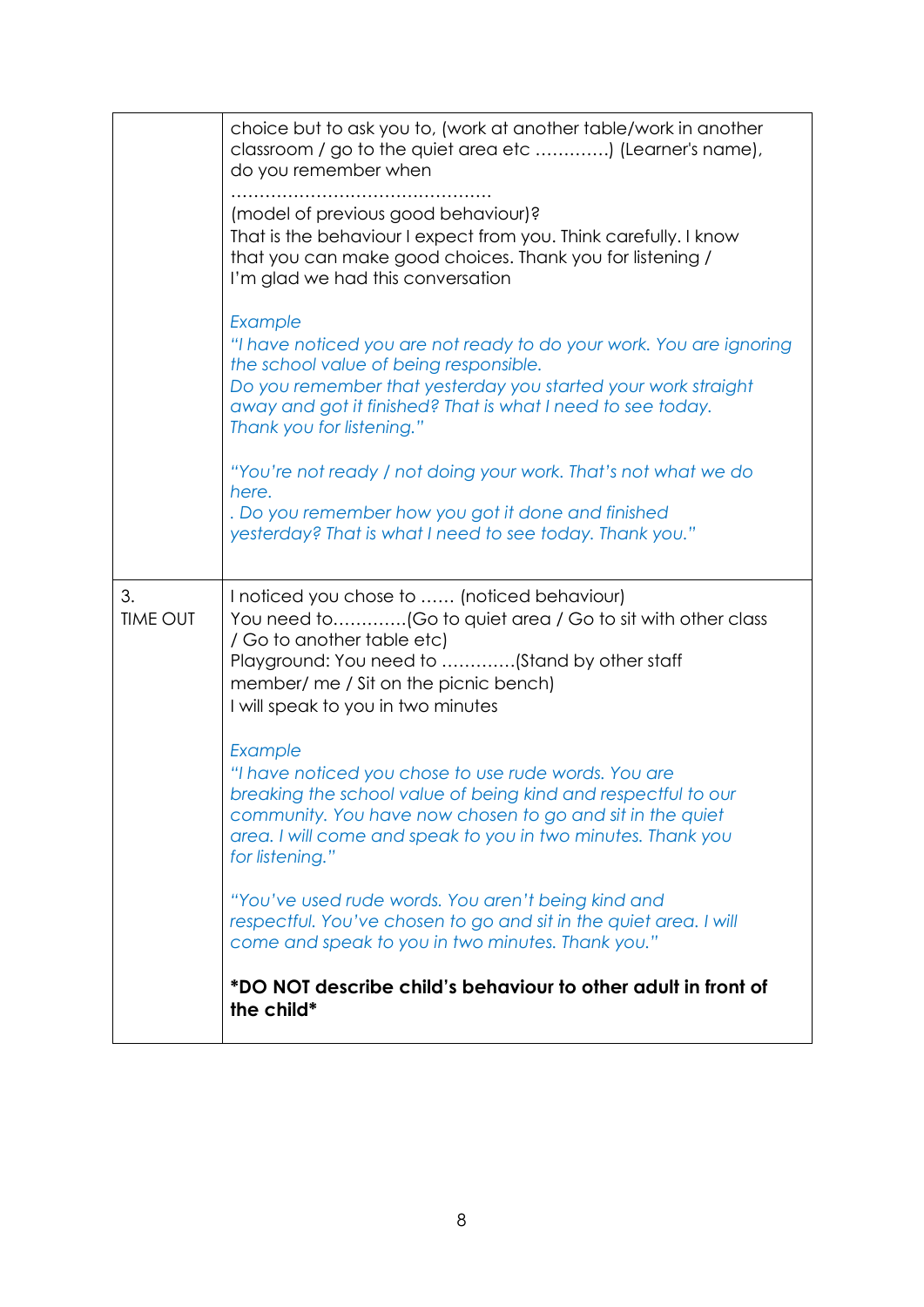| <b>RESTORE</b>                             | How did this make people feel?<br>$\bullet$<br>Who has been affected? What should we do to put<br>things right? How can we do things differently?<br>$\ast$ Remember it's not the severity of the sanction, it's the certainty that this |
|--------------------------------------------|------------------------------------------------------------------------------------------------------------------------------------------------------------------------------------------------------------------------------------------|
| 4. FOLLOW<br>$UP -$<br><b>REPAIR &amp;</b> | What happened? (Neutral, dispassionate language.)<br>What were you feeling at the time?<br>What have you felt since?<br>$\bullet$                                                                                                        |

#### **Sanctions**

Sanctions should:

- 1. Make it clear that unacceptable behaviour affects others and is taken seriously
- 2. Not apply to a whole group for the activities of individuals
- 3. Be consistently applied by all staff to help to ensure that children and staff feel supported and secure

Sanctions need to be in proportion to the action

It should also be made very clear that it is the behaviour that is unacceptable, and any sanction should address this, not be made personal to the child.

Incidents are logged on CPOMS at the staff member's discretion.

# **Supporting pupils with SEND**

In line with The Equality Act 2010 in respect of pupils with SEN, reasonable adjustments to the school behaviour policy will be made for pupils with SEND.

We recognise that for some pupils with SEND their behaviour is often a form of communication and the meaning behind this communication might not always be clear.

Children who are showing negative behaviours might not be doing this on purpose and might find it difficult to communicate their needs or feelings in a calmer or clearer way. It might be because they are feeling anxious and are seeking reassurance. It is important that for these pupils, we look at their behaviour as part of them and something that we can help them understand and manage.

Using the Zones of Regulation approach will help identify the child's feelings, triggers and appropriate way to respond. The Zones of Regulation framework and curriculum (Kuypers, 2011) teaches students scaffolded skills toward developing a metacognitive pathway to build awareness of their feelings/internal state and utilize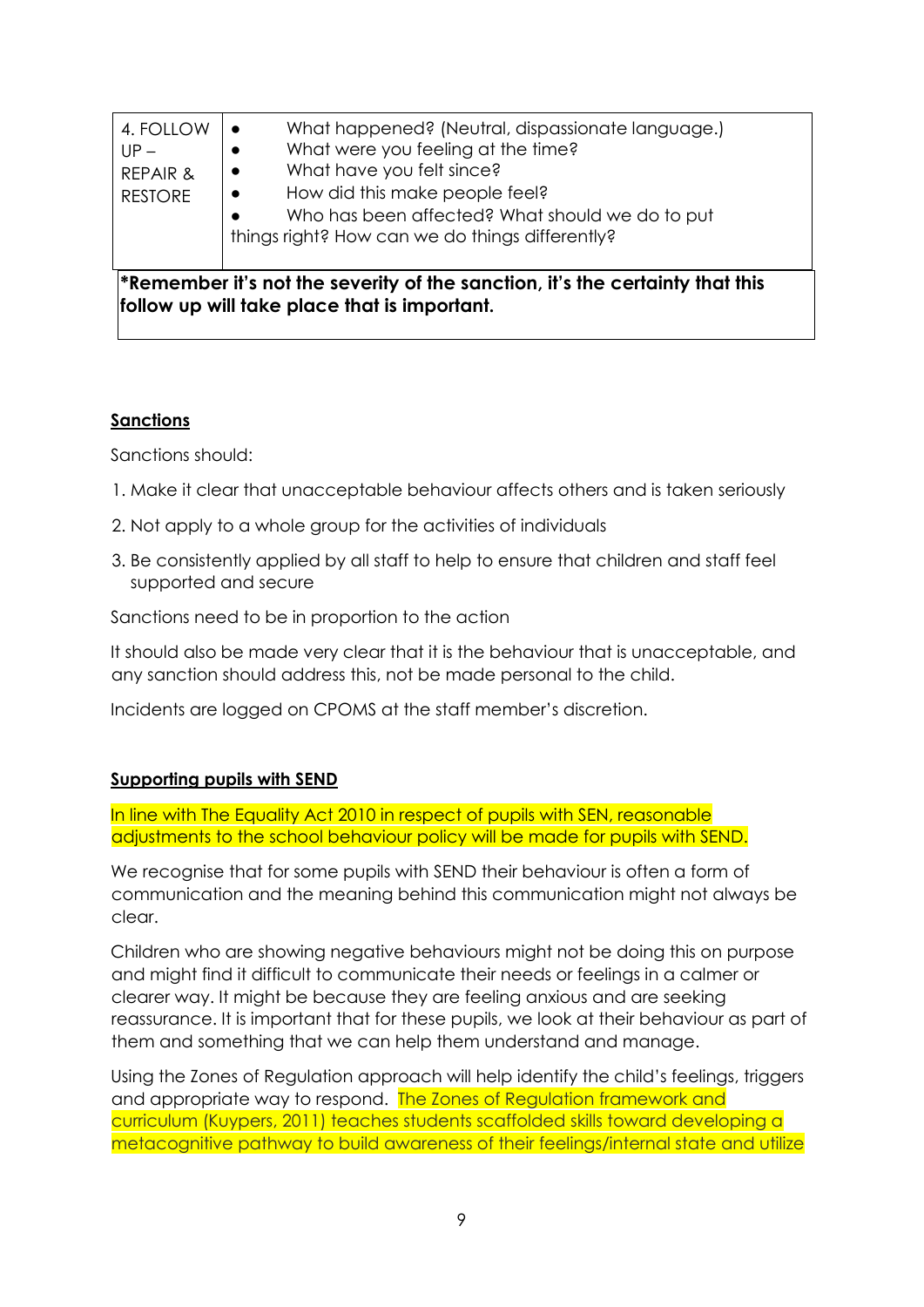a variety of tools and strategies for regulation, prosocial skills, self-care, and overall wellness.

All adults, who will be teaching a group of pupils, are personally responsible for knowing a child's individual needs before teaching them. They should ensure they have accessed the child's Learning Plan. Teachers need to use Learning Plans to understand what works and what doesn't work for that child.

Behaviour scripts and systems can be adapted to suit the needs of individual pupils. If a child does not respond to policy systems, evaluate why and what would work better for that child. Their individual plan and adapted expectations for behaviour should be on their Learning Plan and Class Provision Map which will be monitored by the SENCo.

A child's triggers for negative behaviour need to be on their Learning Plan so that everyone can be aware of these. Teachers who are preparing their classes to be covered by someone else must ensure Learning Plans and adapted approaches are left out and/or communicated with covering teachers / adults so the approach to managing their behaviour is always consistent.

Teachers will need to be particularly aware of this when leaving a child with attachment needs or who have previously suffered trauma.

# **Unacceptable Behaviour**

While we aim to ensure that all children behave in an acceptable way, by following our positive ethos, on rare occasions children's behaviour can be unacceptable and they may require additional support.

The following are examples of unacceptable behaviour in our schools, with guidance as to how this may be managed. The list below is to illustrate an overview of the behaviours that may qualify for sanctions, this list is not exhaustive and sanctions are decided upon at the head teacher's judgement and discretion.

# **Guidance regarding levels of unacceptable behaviour**

| Level 1 (Class Log)              | Level 2 (Class log)                    | Level 3                                |
|----------------------------------|----------------------------------------|----------------------------------------|
|                                  | <b>Persistent Level 1</b><br>behaviour | <b>Persistent Level 2</b><br>behaviour |
| <b>Disregarding Values</b>       |                                        |                                        |
| Pushing in or not taking<br>turn |                                        |                                        |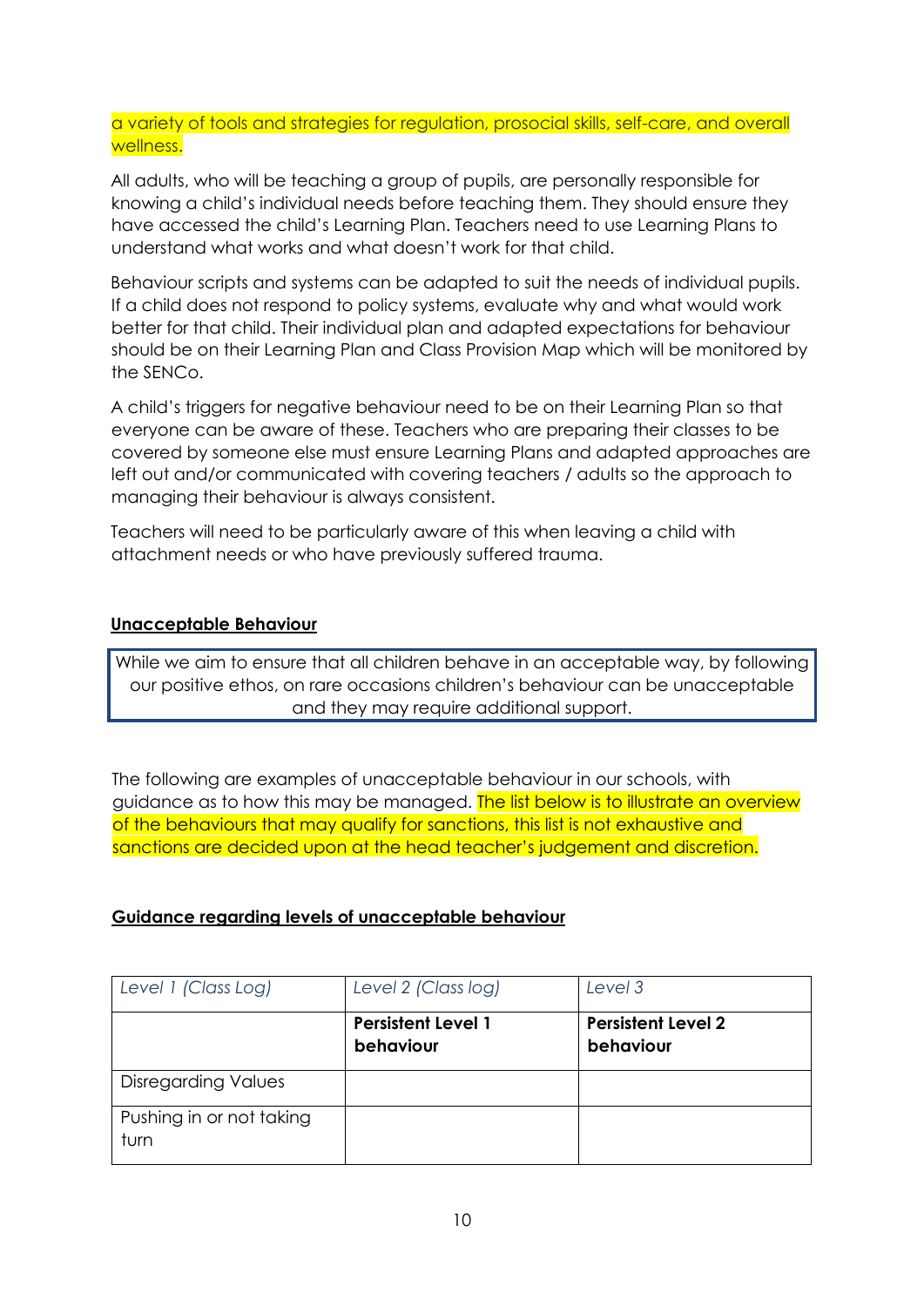| Interrupting                                                        |                                                                               |                                                                                       |
|---------------------------------------------------------------------|-------------------------------------------------------------------------------|---------------------------------------------------------------------------------------|
| Talking when an adult is<br>speaking                                |                                                                               |                                                                                       |
| Attention seeking                                                   |                                                                               |                                                                                       |
| Spoiling others' games                                              |                                                                               |                                                                                       |
| Avoiding work / wasting<br>time                                     |                                                                               |                                                                                       |
| Bringing sweets, chewing<br>gum or inappropriate<br>items to school |                                                                               |                                                                                       |
| Calling out / making                                                |                                                                               |                                                                                       |
| inappropriate noises in<br>lessons                                  |                                                                               |                                                                                       |
| Running inside school                                               |                                                                               |                                                                                       |
| Spreading rumours                                                   |                                                                               |                                                                                       |
| Arguing with pupils                                                 | Arguing with staff                                                            |                                                                                       |
| Stopping the learning of<br>other children                          | Frequent disruption to<br>lessons                                             | Persistent disruption to<br>lessons                                                   |
| Disrespectful attitude                                              | Rudeness                                                                      | Verbal abuse of staff or<br>pupils                                                    |
| Using swear words and<br>gestures                                   | Swearing at pupils                                                            | Swearing at staff                                                                     |
| Play fighting                                                       | Aggressive play                                                               | Fighting                                                                              |
| Lying                                                               | Persistent lying                                                              | <b>Blatant dishonesty and</b><br>refusal to accept<br>responsibility                  |
| Lack of co-operation                                                | Refusal to follow<br>instructions / deliberate<br>defiance or<br>disobedience | Dangerous defiance or<br>refusal to follow<br>instructions                            |
| Being careless with school<br>equipment                             | Defacement, e.g.,<br>scribbling on desk or<br>others' work                    | Graffiti / vandalism / wilful<br>destruction of the school<br>environment or property |
| Unwanted physical<br>contact                                        | Kicking, hitting, punching,<br>biting, pushing, etc.                          | Violent physical attack or<br>causing bodily harm<br>towards pupils or staff          |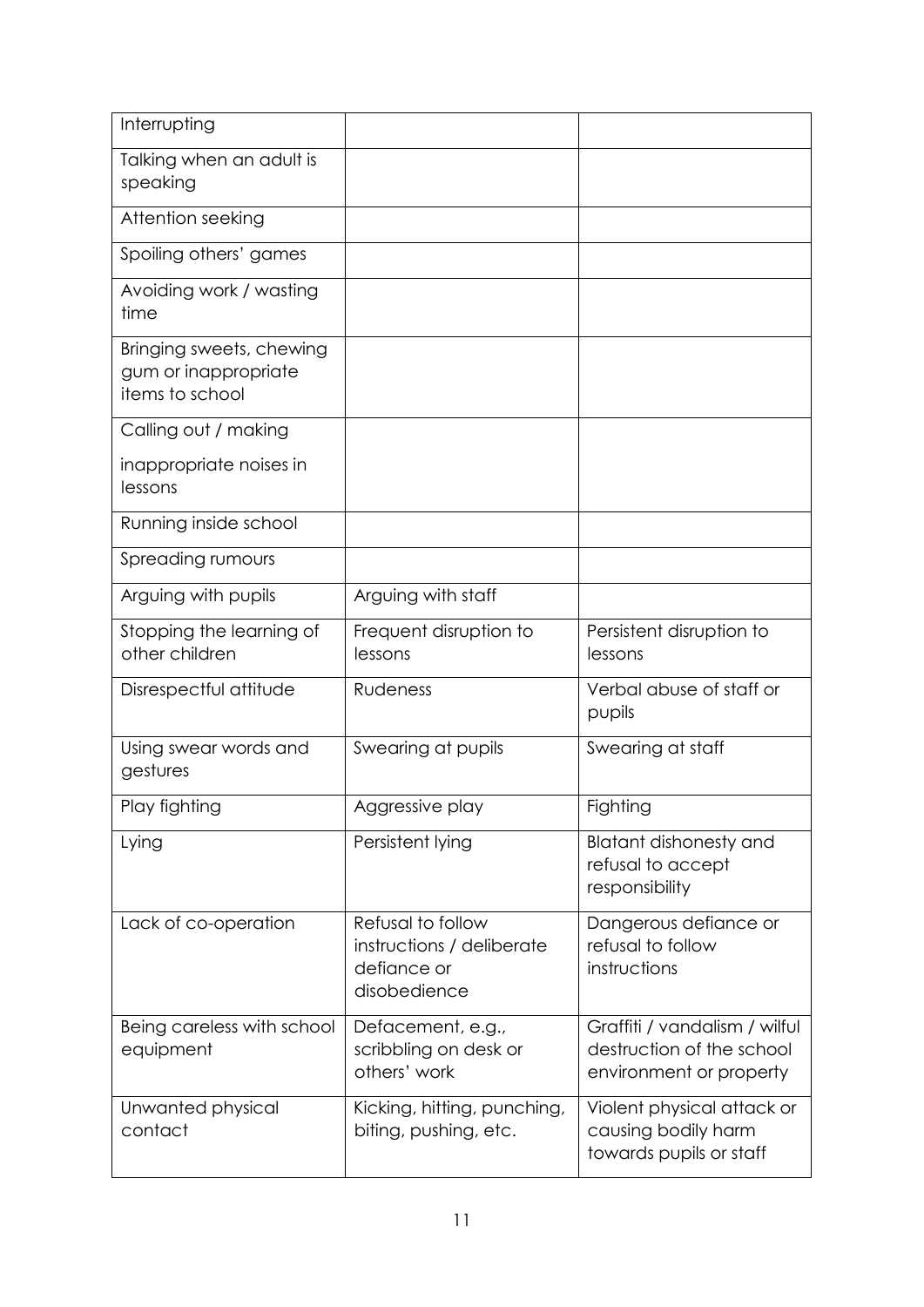|                        | Retaliation                         | Serious physical retaliation                                                                                             |
|------------------------|-------------------------------------|--------------------------------------------------------------------------------------------------------------------------|
|                        | Leaving class without<br>permission | Leaving school without<br>permission                                                                                     |
|                        | Inappropriate touching              | Inappropriate sexualised<br>behaviour / peer on peer<br>sexual abuse                                                     |
| Spitting on the ground |                                     | Spitting at a child or adult                                                                                             |
| Teasing, name calling  |                                     | Intimidation or tormenting<br>(including via the<br>internet)                                                            |
|                        |                                     | Racial, social, cultural,<br>homophobic or religious<br>abuse                                                            |
|                        |                                     | Stealing                                                                                                                 |
|                        |                                     | Possession / use of /<br>supply of weapons, illegal<br>drugs, alcohol, cigarettes<br>or other inappropriate<br>materials |
|                        |                                     | Putting themselves or<br>others at risk of harm                                                                          |
|                        |                                     | <b>Bullying or extortion</b>                                                                                             |
|                        |                                     | Inappropriate use of<br>social media                                                                                     |
|                        |                                     | Bringing the school into<br>disrepute, before, during<br>or after school                                                 |
|                        |                                     | <b>Malicious allegations</b><br>made against staff that<br>are found to be untrue<br>following investigation.            |
|                        |                                     | Compromising the school<br>IT system inappropriately.                                                                    |

When dealing with inappropriate behaviour the following graded response and consequence procedure may be used as guidance, however the level of seriousness of the behaviour, the age, needs and situation of the child and the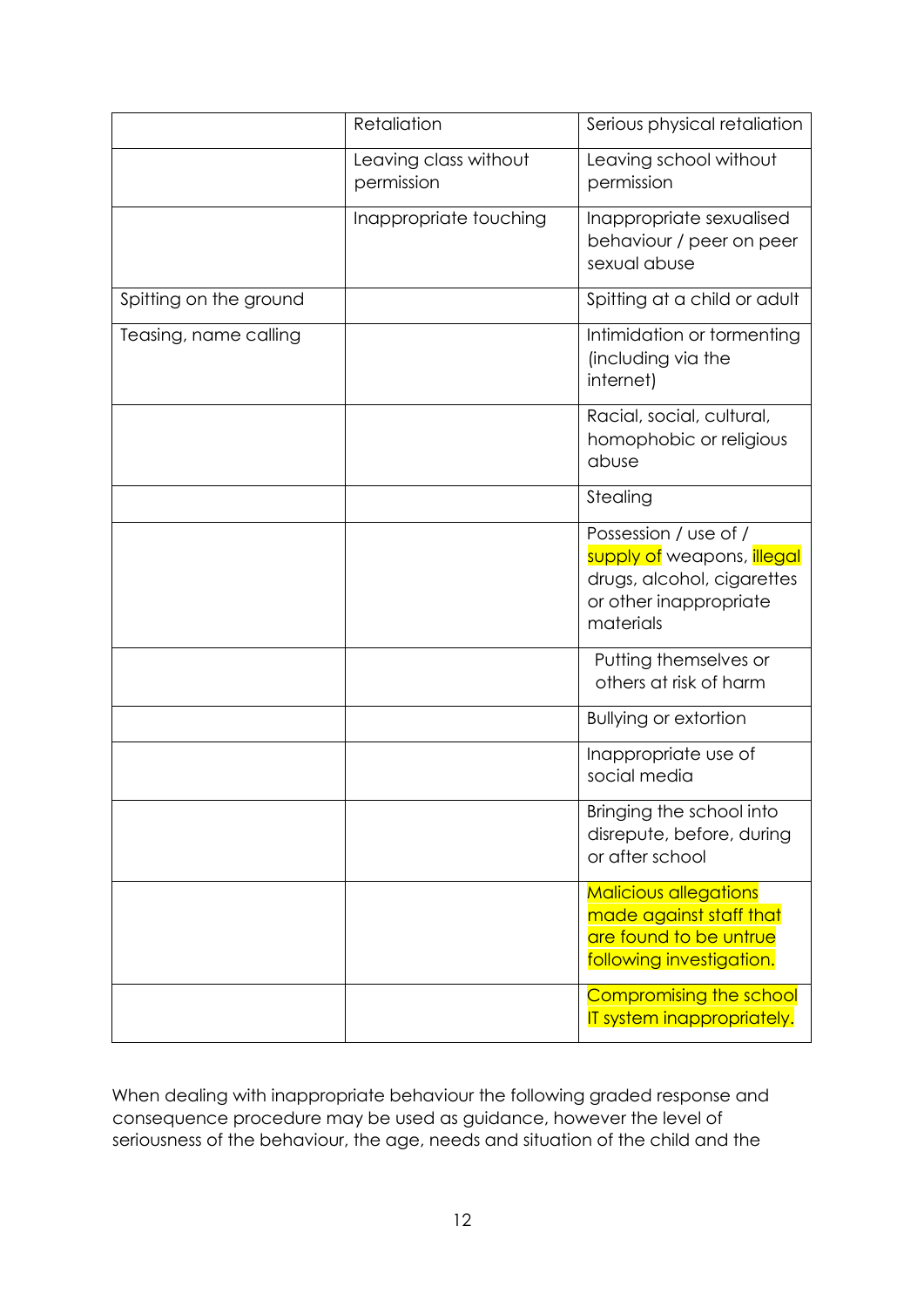context in which the problem arose will be taken into consideration. Possible consequences of unacceptable behaviour are:

| Level 1                                                                                                                                                                                                                                                                                                                                                                                                                                                                                                                                                                                                                                                          | Level <sub>2</sub>                                                                                                                                                                                                                                                                                                                                                                                                                                                                                                                                                                                                                                                                                                                                                                                                                                                                                                     | Level 3                                                                                                                                                                                                                                                                                                                                                                                                                                                                                                                                                                                                                                                                                                                                                                                                                                                                                                                                                                                                              |
|------------------------------------------------------------------------------------------------------------------------------------------------------------------------------------------------------------------------------------------------------------------------------------------------------------------------------------------------------------------------------------------------------------------------------------------------------------------------------------------------------------------------------------------------------------------------------------------------------------------------------------------------------------------|------------------------------------------------------------------------------------------------------------------------------------------------------------------------------------------------------------------------------------------------------------------------------------------------------------------------------------------------------------------------------------------------------------------------------------------------------------------------------------------------------------------------------------------------------------------------------------------------------------------------------------------------------------------------------------------------------------------------------------------------------------------------------------------------------------------------------------------------------------------------------------------------------------------------|----------------------------------------------------------------------------------------------------------------------------------------------------------------------------------------------------------------------------------------------------------------------------------------------------------------------------------------------------------------------------------------------------------------------------------------------------------------------------------------------------------------------------------------------------------------------------------------------------------------------------------------------------------------------------------------------------------------------------------------------------------------------------------------------------------------------------------------------------------------------------------------------------------------------------------------------------------------------------------------------------------------------|
| Reminder of the<br>$\bullet$<br>Values<br>Verbal apology<br>$\bullet$<br>Finishing work at<br>break time or at<br>home<br>Positive re-<br>direction,<br>highlighting the<br>good example of<br>others<br>Being spoken to<br>about the<br>consequences of<br>their behaviour by<br>a member of staff<br>Parents informed<br>verbally (could be<br>by telephone or at<br>home-time)<br>Re-positioning<br>within the group /<br>classroom<br><b>Distraction free</b><br>work area in the<br>classroom<br>Removed from a<br>game at break /<br>lunchtime for a set<br>period<br>Talking through<br>٠<br>and resolving<br>incidents,<br>recording when<br>appropriate | Incident recorded<br>in<br>$\bullet$<br>class Pupil Records file<br>Written apology<br>$\bullet$<br>Exclusion<br>from<br>after<br>$\bullet$<br>school<br>activities, eg. Football<br>Club<br>Being spoken to about<br>the consequences of<br>their behaviour by a<br>senior member of staff<br>Parents<br>contacted<br>$\bullet$<br>and a meeting held<br>the<br>child<br>with<br>in<br>attendance<br>Regular<br>Home<br>$\bullet$<br>School<br>communication<br>Re-location<br>to<br>$\bullet$<br>a<br>another class for<br>a<br>specified period, with<br>work<br>Parents<br>informed<br>$\bullet$<br>in<br>writing (copy kept on<br>file)<br>Loss of break time<br>$\bullet$<br>Regular monitoring<br>$\bullet$<br>Оf<br>pupil's<br>work<br><b>or</b><br>behaviour<br>and<br>parents kept informed<br>Senior<br>staff<br>investigating<br>and<br>recording behaviour<br>Restorative<br>meeting<br>$\bullet$<br>held | Being spoken to by<br>$\bullet$<br>Headteacher and<br>parents together<br>Pastoral Support Plan<br>$\bullet$<br>between pupil, parent<br>with<br>teacher<br>and<br>specific<br>targets and time scale<br><b>Safety Support</b><br>Plan for dangerous<br>and persistently<br>defiant behaviour<br><b>Risk Assessment</b><br>Management Plan<br>(RAMP) agreed with<br>parents and<br>teachers for<br>dangerous or<br>sexualised behaviour<br>Head teacher's letter<br>sent to parents (copy<br>kept on file)<br>Regular monitoring of<br>$\bullet$<br>work or behaviour by<br>Head teacher<br>Community service<br>Fixed<br>exclusion<br>term<br>$\bullet$<br>include<br>(this<br>can<br>lunchtime<br>exclusions)<br>In-school exclusion -<br>$\bullet$<br>child supervised by SLT.<br>The time frame for this<br>sanction is limited to 2<br>school<br><b>consecutive</b><br>days.<br>Support<br>requested<br>from outside agencies,<br>eg, BSS, EP<br>Request<br><b>Multi-</b><br>for<br><b>Agency</b><br>Assessment |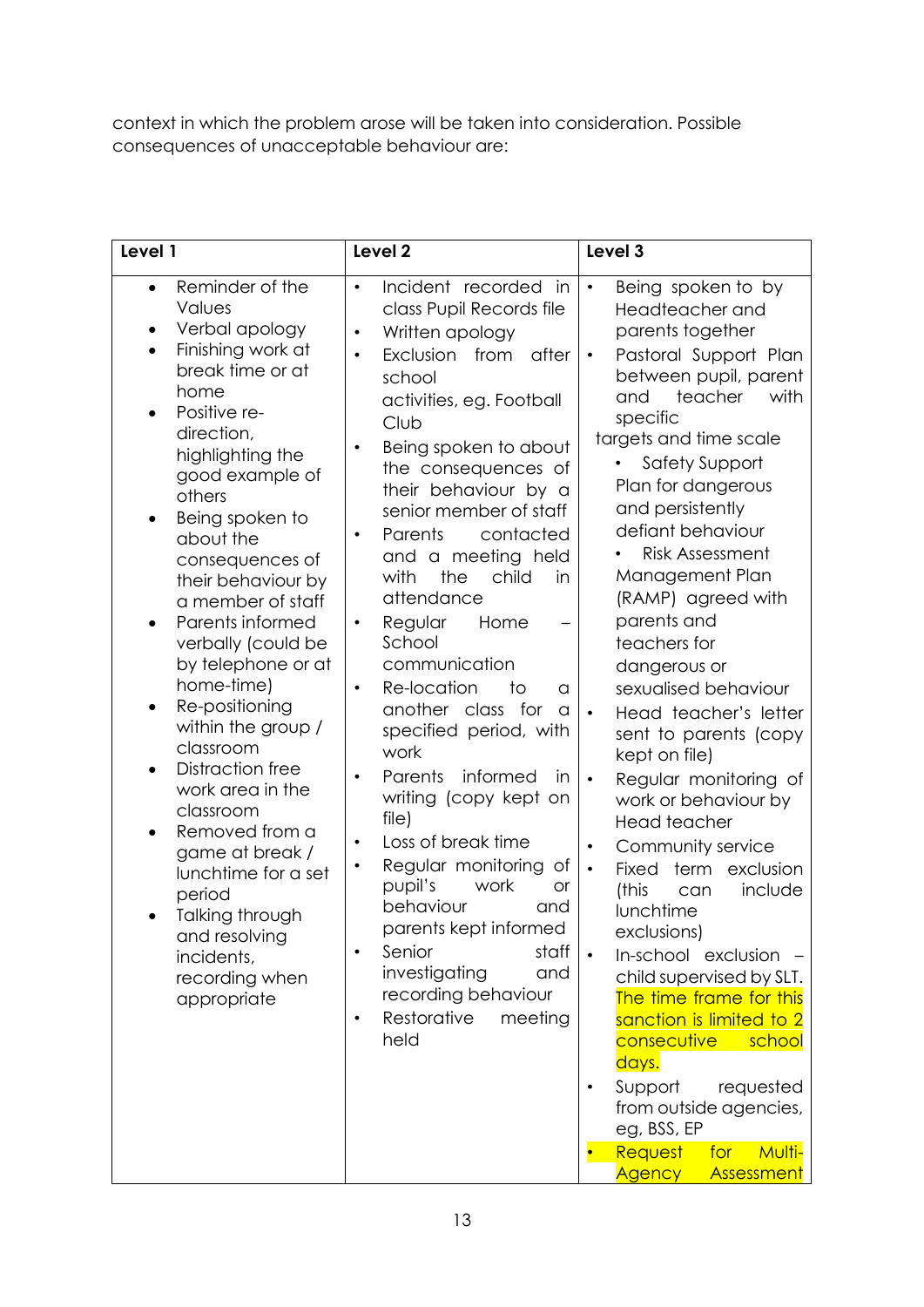|  | where there             |  | <b>are</b> |
|--|-------------------------|--|------------|
|  | safeguarding            |  |            |
|  | concerns in relation to |  |            |
|  | behaviour.              |  |            |
|  | • Permanent             |  |            |
|  | Exclusion               |  |            |
|  |                         |  |            |

All consequences for behaviour will be decided upon by a paid member of staff and authorised by the head teacher. The head teacher, along with the senior leadership team, will ensure that the policy is implemented reasonably and that reasonable adjustments are made for children with characteristics protected by the Equality Act 2010.

#### **Misbehaviour Outside of School Premises**

Subject to the behaviour policy, teachers may discipline pupils for:

- **•** misbehaviour when the pupil is taking part in any school-organised or schoolrelated activity or
- **•** travelling to or from school or
- **•** wearing school uniform or
- in some other way identifiable as a pupil at the school

or misbehaviour at any time, whether or not the conditions above apply, that:

- **•** could have repercussions for the orderly running of the school or
- **•** poses a threat to another pupil or member of the public
- **•** or could adversely affect the reputation of the school

In all cases of misbehaviour, the teacher can only discipline the pupil on school premises or elsewhere when the pupil is under the lawful control of the staff member.

#### **Right to Search and Confiscation**

Headteachers and their designated staff have the right to search for prohibited items with or without consent. They will follow the guidelines from 'Searching, screening and confiscation. Advice for Headteachers, school staff and governing bodies February 2014'.

Inappropriate items may be confiscated. These will be returned after a designated time (up to a week) to either the child or parent.

# **Exclusions**

Only the Headteacher may exclude a child, which is a sanction for serious acts of inappropriate behaviour. When used, the reason for exclusion must be explained to the child and their parent(s), recorded on file, and the school must follow DfE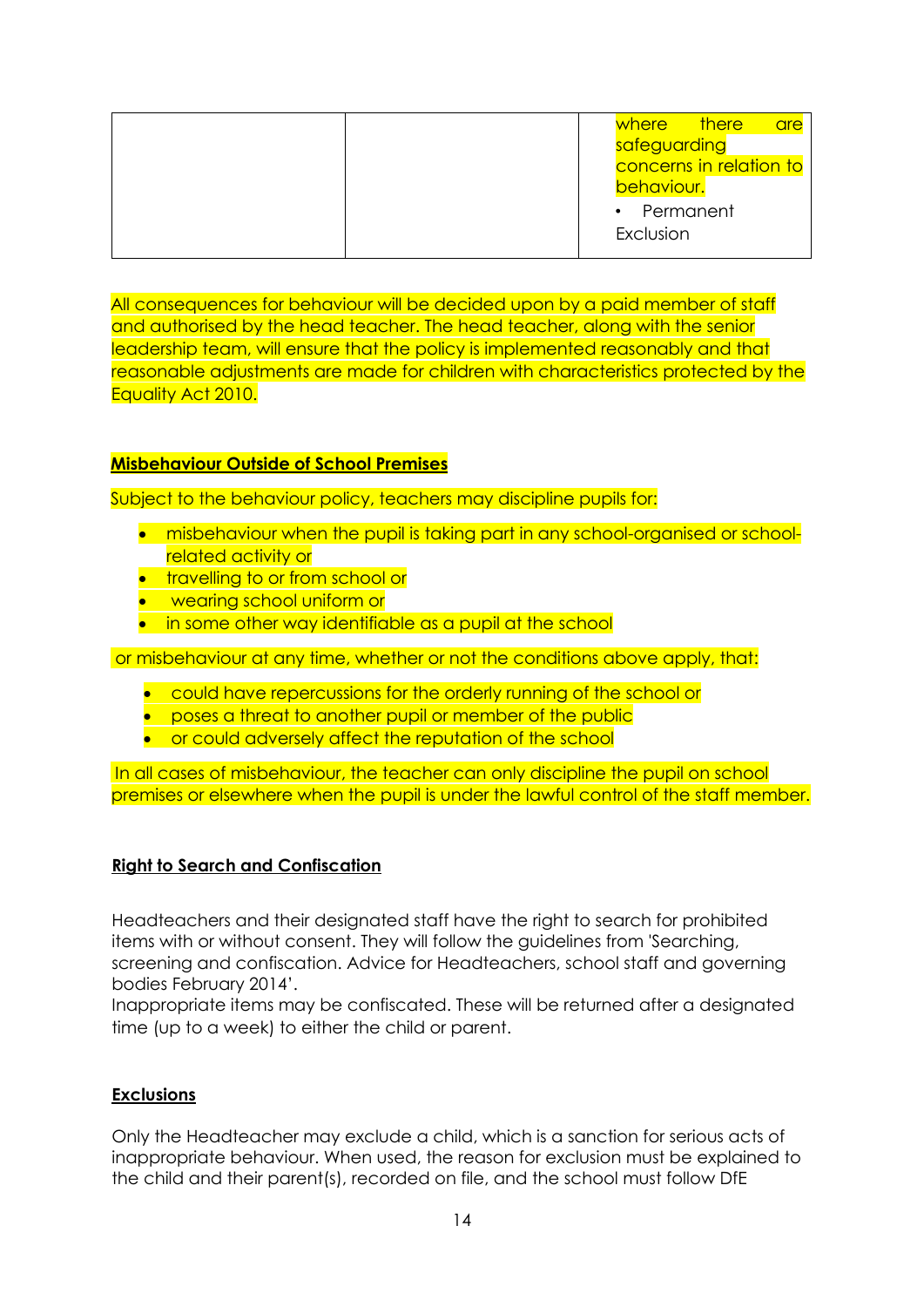# guidelines: **Exclusion from maintained schools, academies and pupil referral units in England.**

Prior to the decision to permanently exclude a pupil a meeting will be held with parents/carers following the DfE exclusion guidance, in which it is stated that, "A pupil at any type of school can also transfer to another school as part of a 'managed move' where this occurs with the consent of the parties involved, including the parents and the admission authority of the school." However, the threat of exclusion would never be used to influence parents to remove their child from the school.

# **Recording Incidents**

- A CPOMS (the school incident recording system) record must be completed for level 3 or above incidents, and reported to SLT, and may be for level 2, using other children's initials for confidentiality.
- Any incidents where parents have been informed, are serious or persistent, **must** be logged on CPOMS for tracking and future reference.
- The Headteacher will be informed of Level 3 incidents when considering exclusion.
- Exclusions and CPOMS will be monitored by the SLT for Behaviour, for termly reporting to Local Governing Board and where necessary the Local Authority.

# **Bullying, Racial and Equality Incidents**

These incidents, are considered to be extremely serious and are treated with zero tolerance. All staff who become aware of an allegation of bullying, racial harassment, gender issues or radicalization must refer to the school's **AntiBullying and Anti Racism Statement**. Incidents should be reported to SLT and recorded on a Serious Incident Form.

Serious incidents are reported to the Local Governing Board termly for each school.

# **Sexualised behaviour/peer on peer sexual abuse**

Any incidents of sexualised behaviour or peer on peer sexual abuse are dealt with by implementing appropriate sanctions outlined in the table above. Where necessary, the Designated Senior Person (DSP) will contact external agencies and/or Hertfordshire Children's Services for further advice following the school's **Child Protection Policy**. London Colney Primary and Nursery School has developed a carefully planned curriculum that teaches Relationships, sex and health education and provides extensive pastoral care for all pupils.

# **Physical Intervention**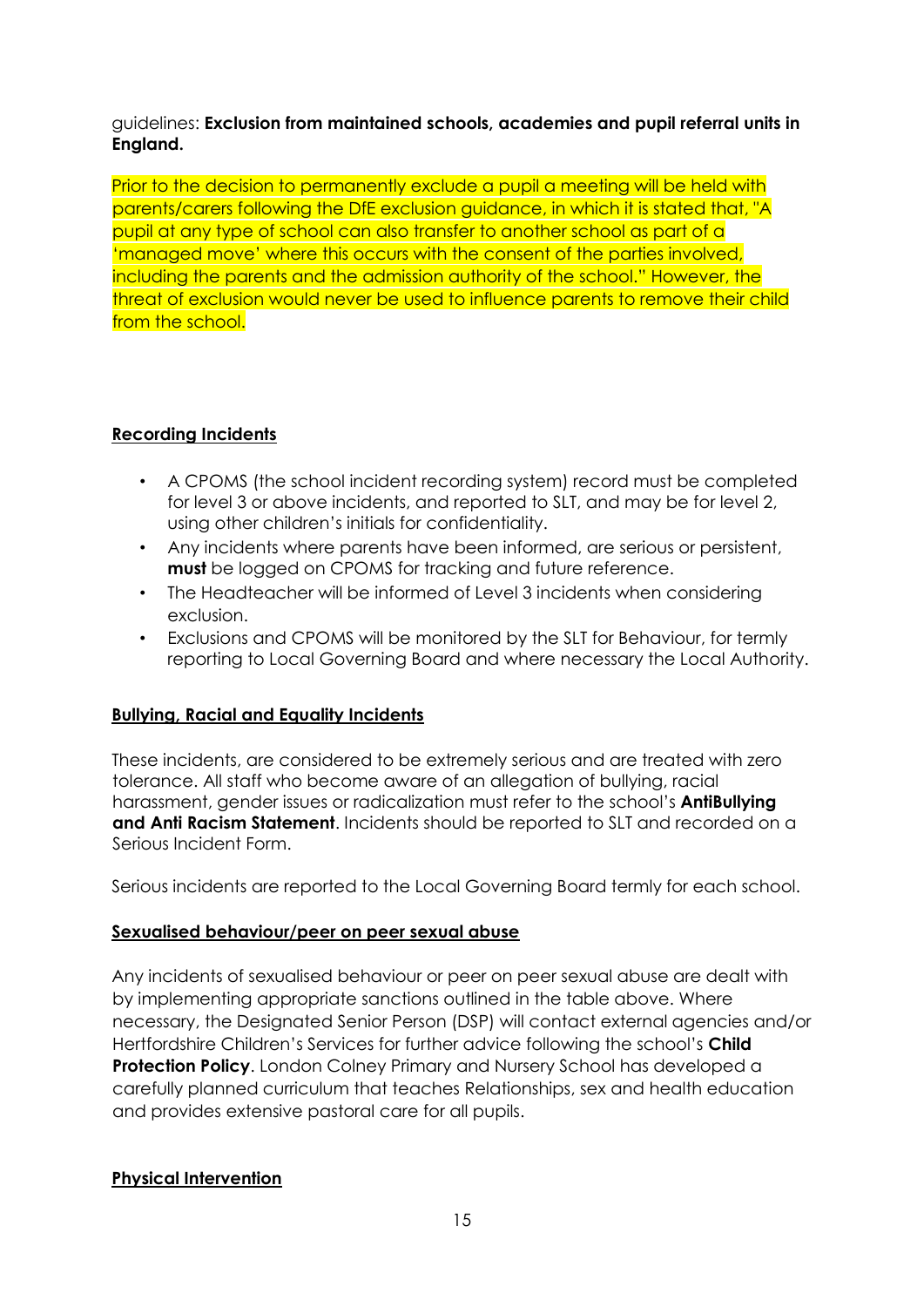Our commitment to positive behaviour management means that physical intervention is used very rarely, and only as a last resort when all other preventative methods have proved ineffective. Physical intervention will never be used as a form of punishment. We have a number of staff trained in the 'Approach' technique of physical intervention. (Refer to the **Physical Intervention Policy.)** 

Section 93 of the Education and Inspections Act 2006 affirms the lawful right for a member of staff to use reasonable force. It says, "School staff may use such force as is reasonable in the circumstances to prevent a pupil from doing, or continuing to do, any of the following:

- committing any offence (or for a pupil under the age of criminal responsibility, what would be an offence for an older pupil)
- causing personal injury to, or damage to the property of, any person (including the pupil)
- engaging in any behaviour prejudicial to the maintenance of good order and discipline at the school, or among any pupils receiving education at the school, whether during a teaching session or otherwise".

# **Application**

This Behaviour Policy is for all of our school community. If it is to be effective, everyone must use it with confidence and consistency. Continued professional development is embedded for all staff to assist in achieving the aims of this policy

There may be occasions when adaptations may need to be applied e.g. swimming pool, science or technology lessons, but the same principles of promoting good behaviour through the policy will always apply.

There may be incidents in which the school's safeguarding procedures will be invoked in relation to behaviours causing a concern in response to forms of abuse. This will be actioned by the head teacher and designated senior person (DSP).

This policy is shared with staff and governors annually. Parents can access the policy via the school website which is shared annually. Children in the school have regular PSHE lessons and assemblies that outline and reflect the content of the Behaviour Policy.

**This behaviour policy has been written in accordance with the latest legislation and DfE guidance:**

"Behaviour and discipline in schools - advice for head teachers and school staff", January 2016

"Behaviour and discipline in schools - guidance for governing bodies"

"Use of reasonable force - advice for head teachers, staff and governing bodies", July 2013